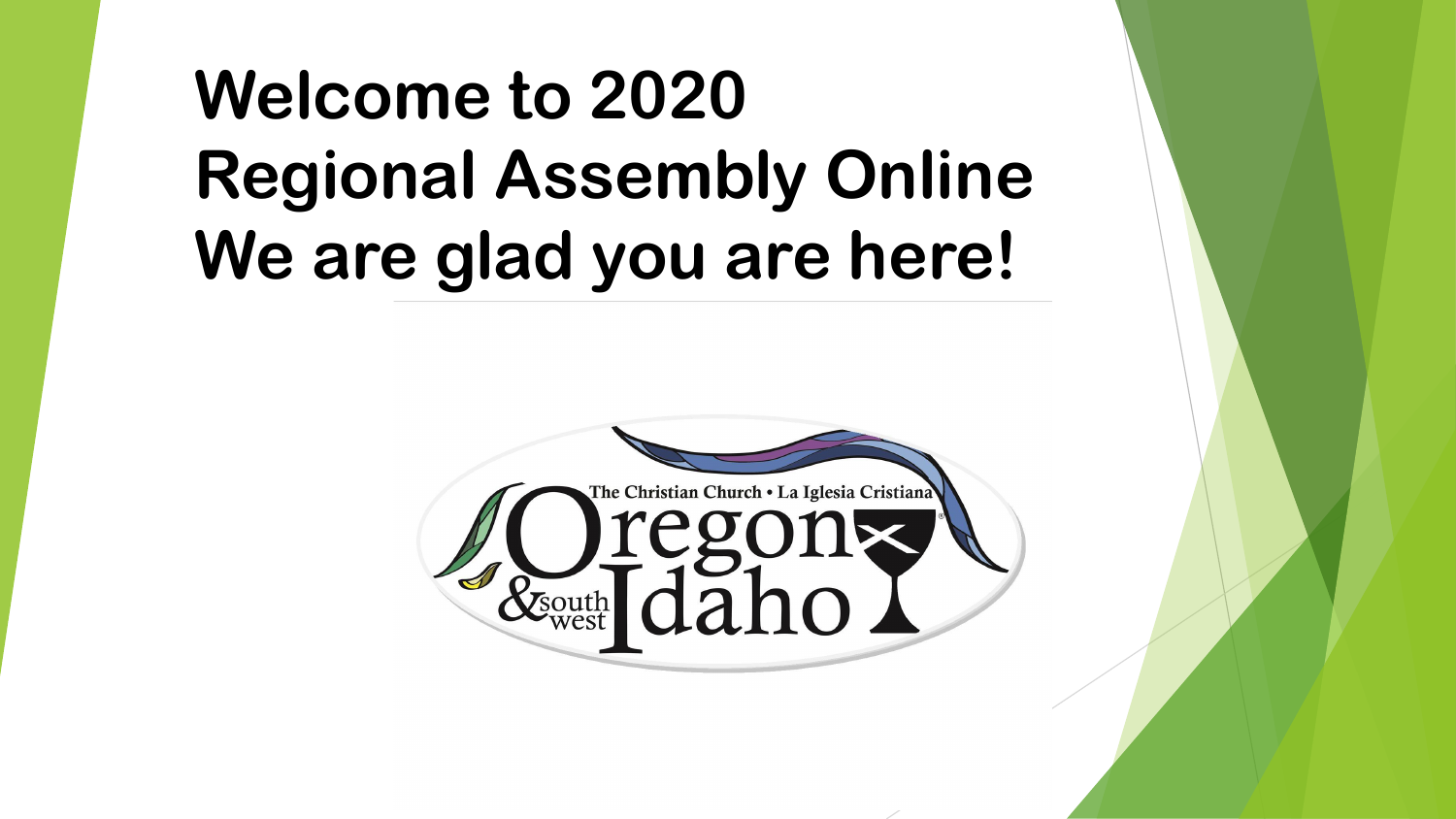# **New physical address 245 S Bancroft St., Suite F Portland, OR 97239**

**Temporary mailing address PO Box 19466 Portland, OR 97280**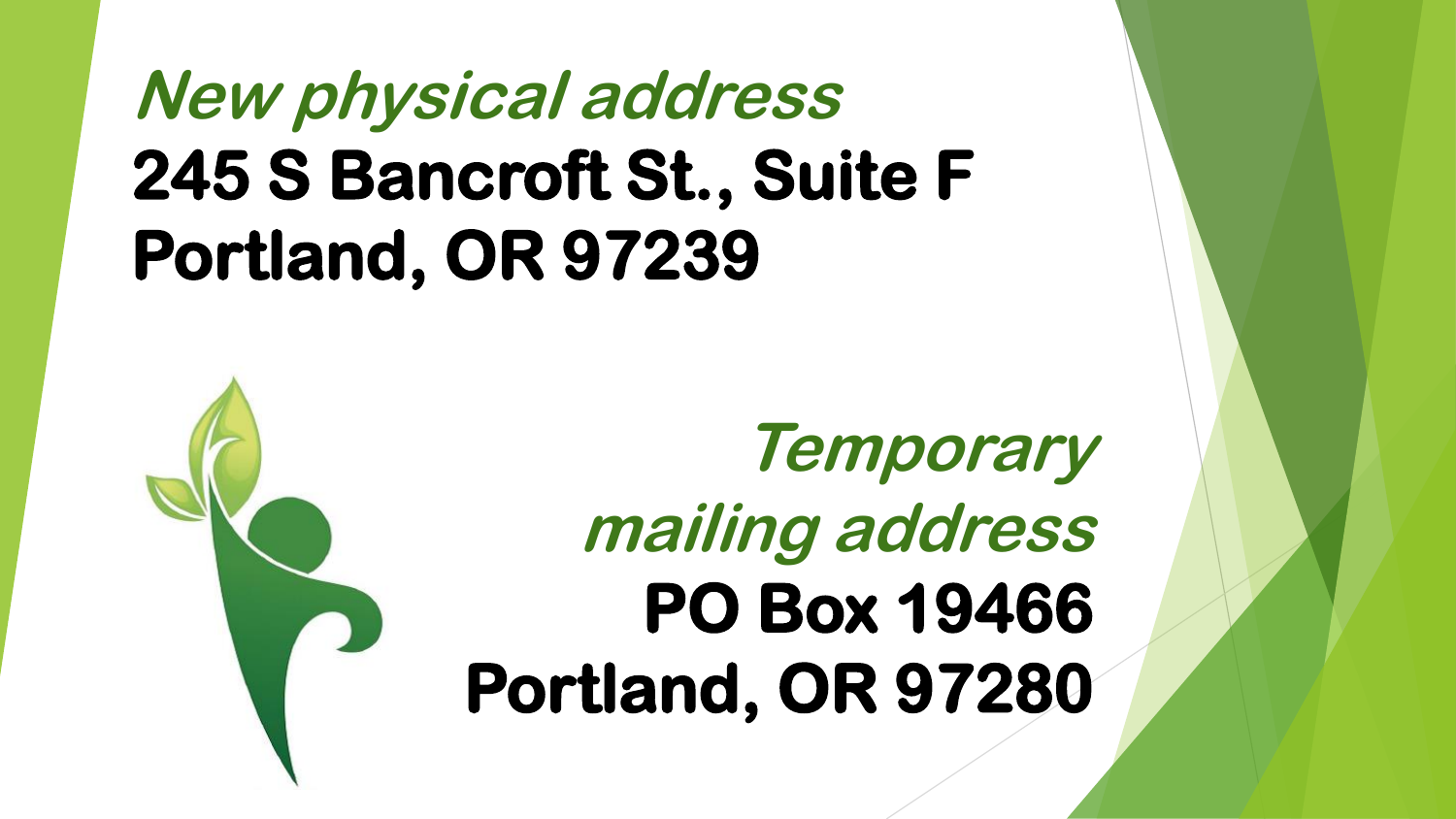# **Your newly elected regional board will meet by ZOOM June 6, 2020**



**Please be in prayer for them as they meet and watch our website for a summary of their meeting the week after the gathering**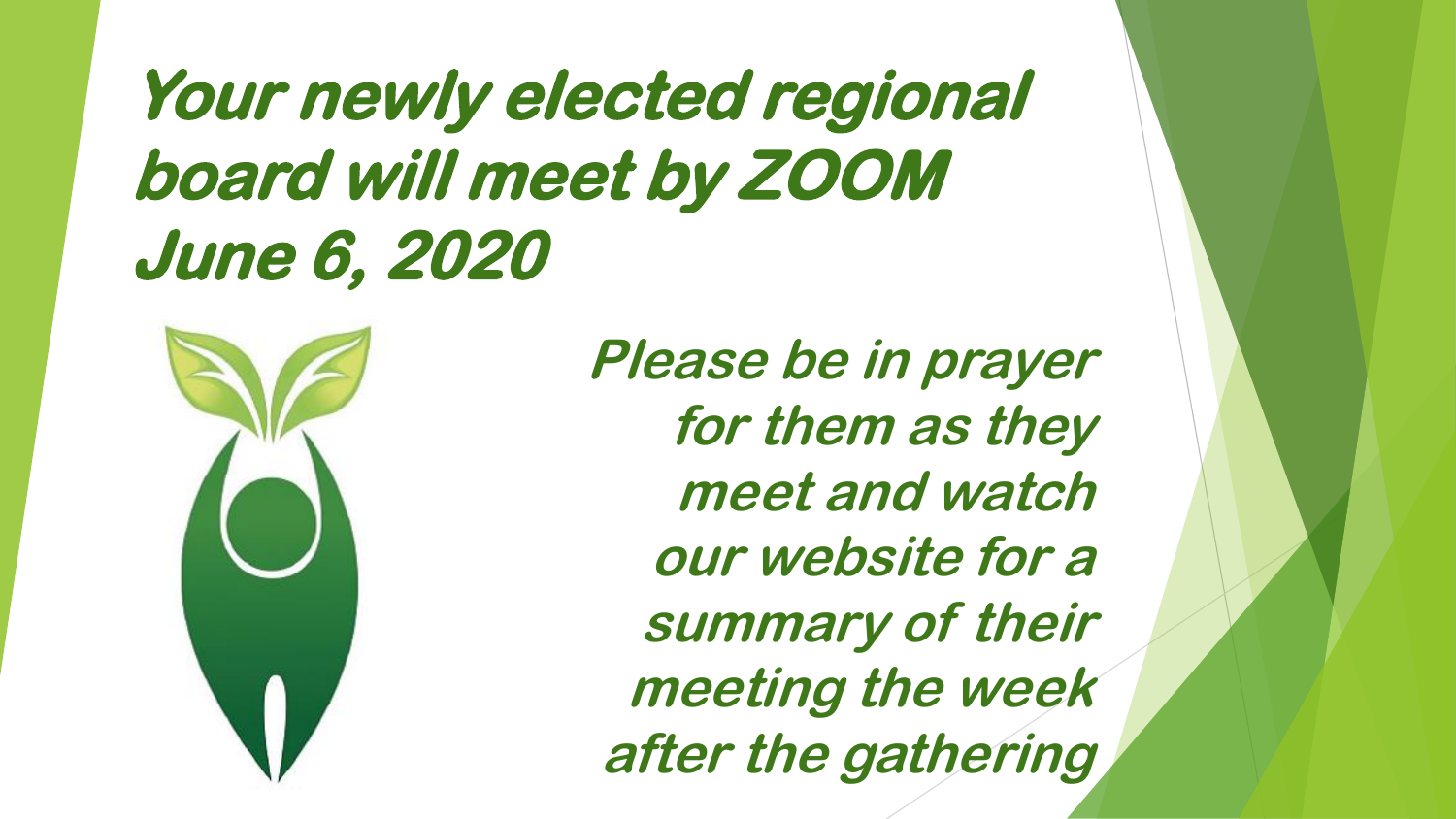# **Subscribe to our YouTube Channel…. watch for new content to be posted in the next week**



**oidisciples**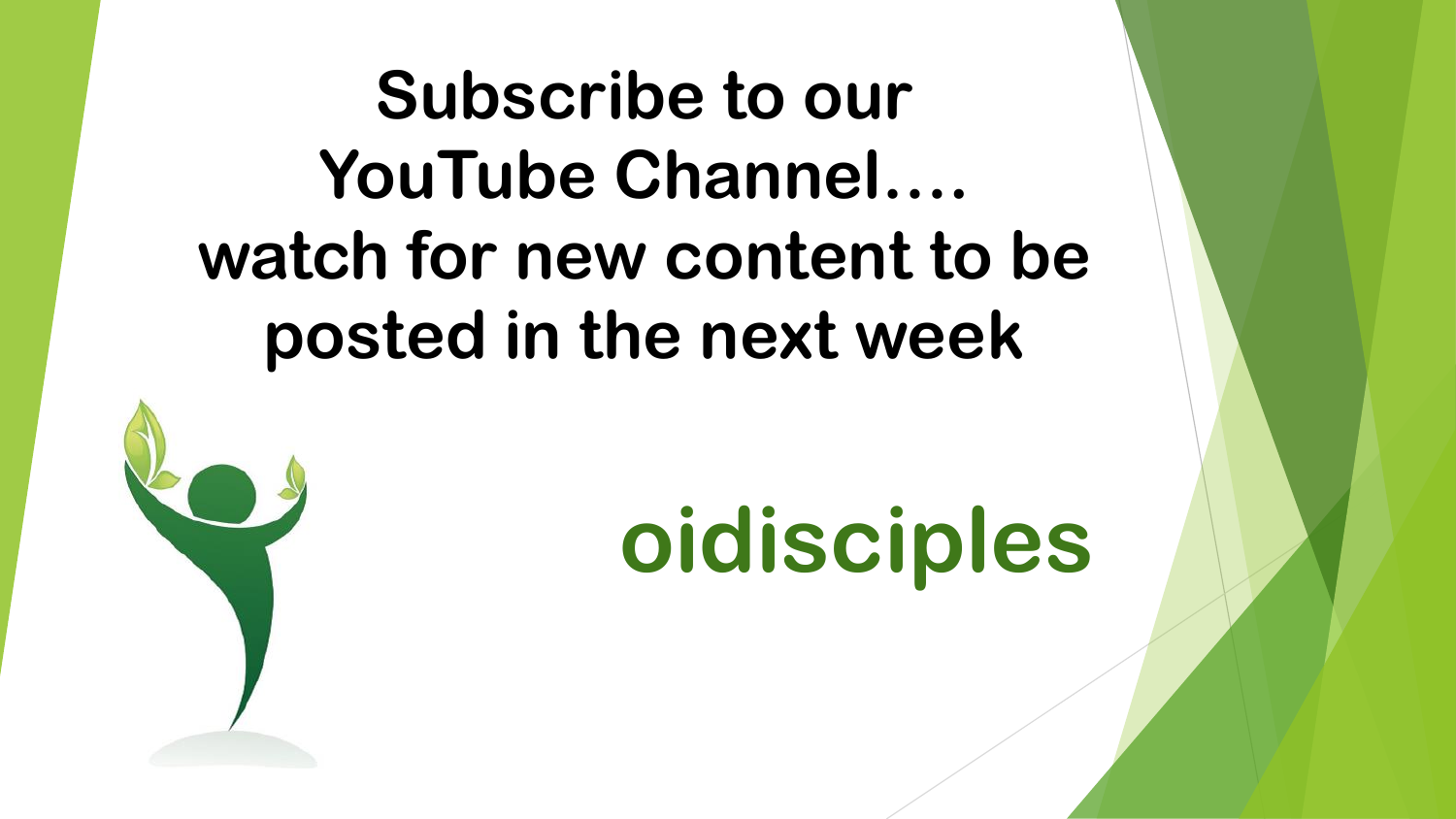#### **Pastors currently serving in ministerial roles in our Regional Church since May 2018**

- **James Brooks, Salem FCC**
- **Eric Eide, Albany, Associate**
- **Cynthia McBride, Portland FCC**
- **Tammy Anderson, Nampa FCC**
- **Jeff Clabaugh, Ione Community**
- **Shari Eggleston, LaGrande FCC Interim**
- **Giuseppe Amato, Lynchwood, Portland**
- **Jorge Lopez, Iglesia Cristiana Jehova Nisi**



**Interim**

 **Kaitlin Koeller, Medford FCC, Associate** 

**Sandy Berry, Murray Hills,** 

- **Scott Chase, Northwood Christian Springfield, Associate Pastor**
- **Ekit Kikku, Pacific Outreach CC. Boise**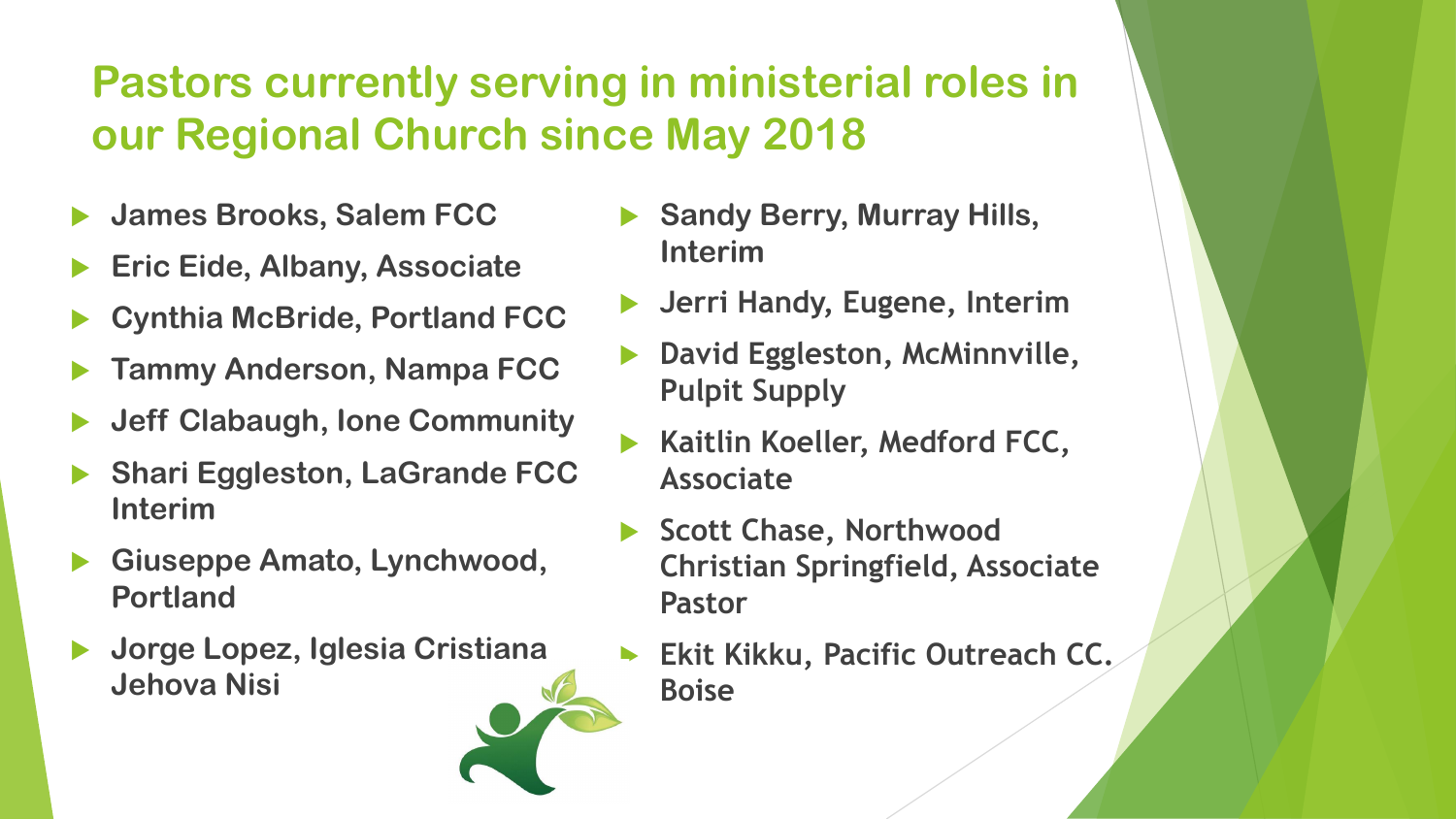**Resources to assist congregations during the pandemic** 

## **Disciples COVID-19 response**

**General Ministries of the Christian Church (Disciples of Christ)** 

# **www.disciples.org**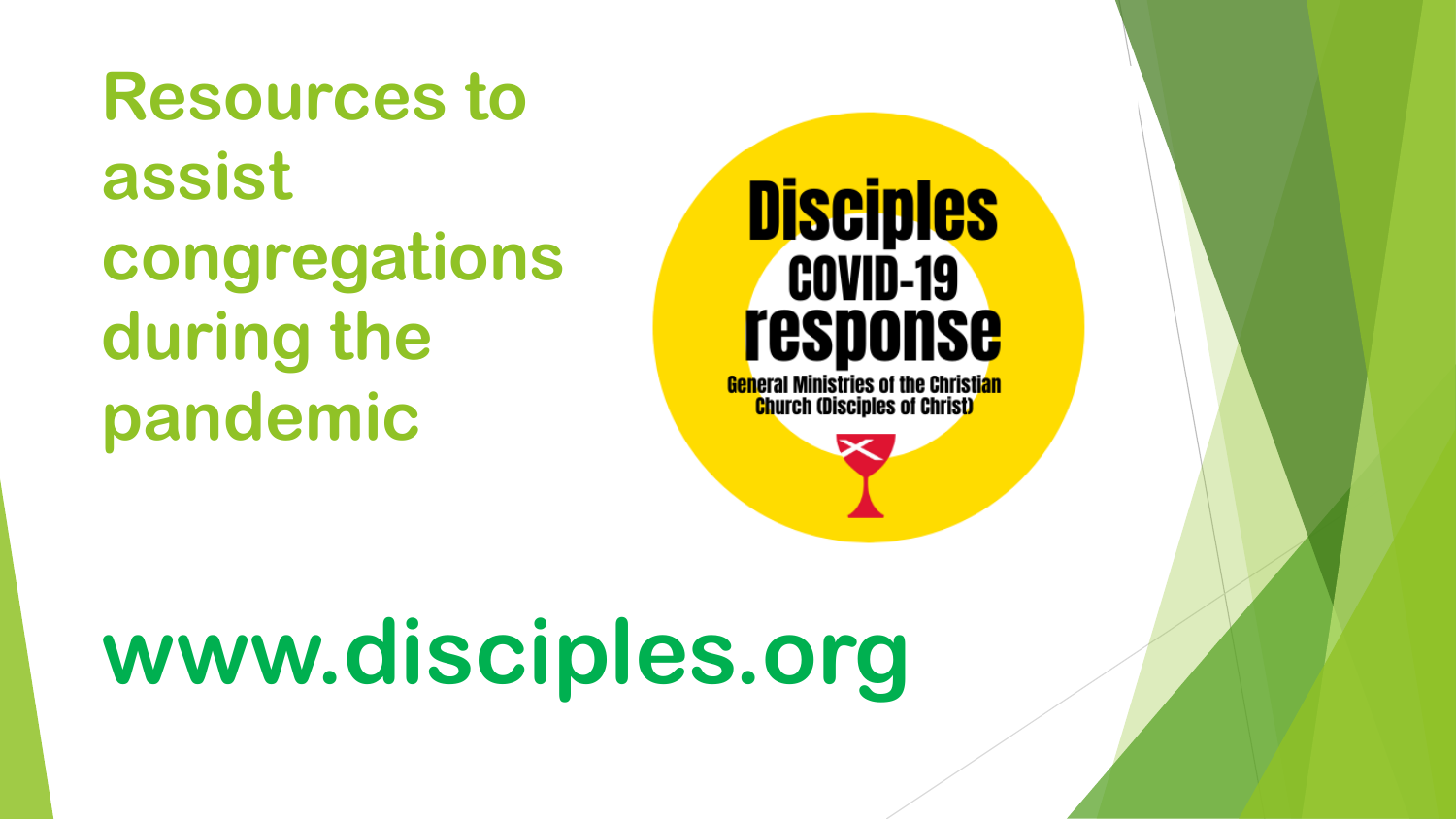## **Join our Facebook Page**



### **www.facebook.com/CCOSWI/**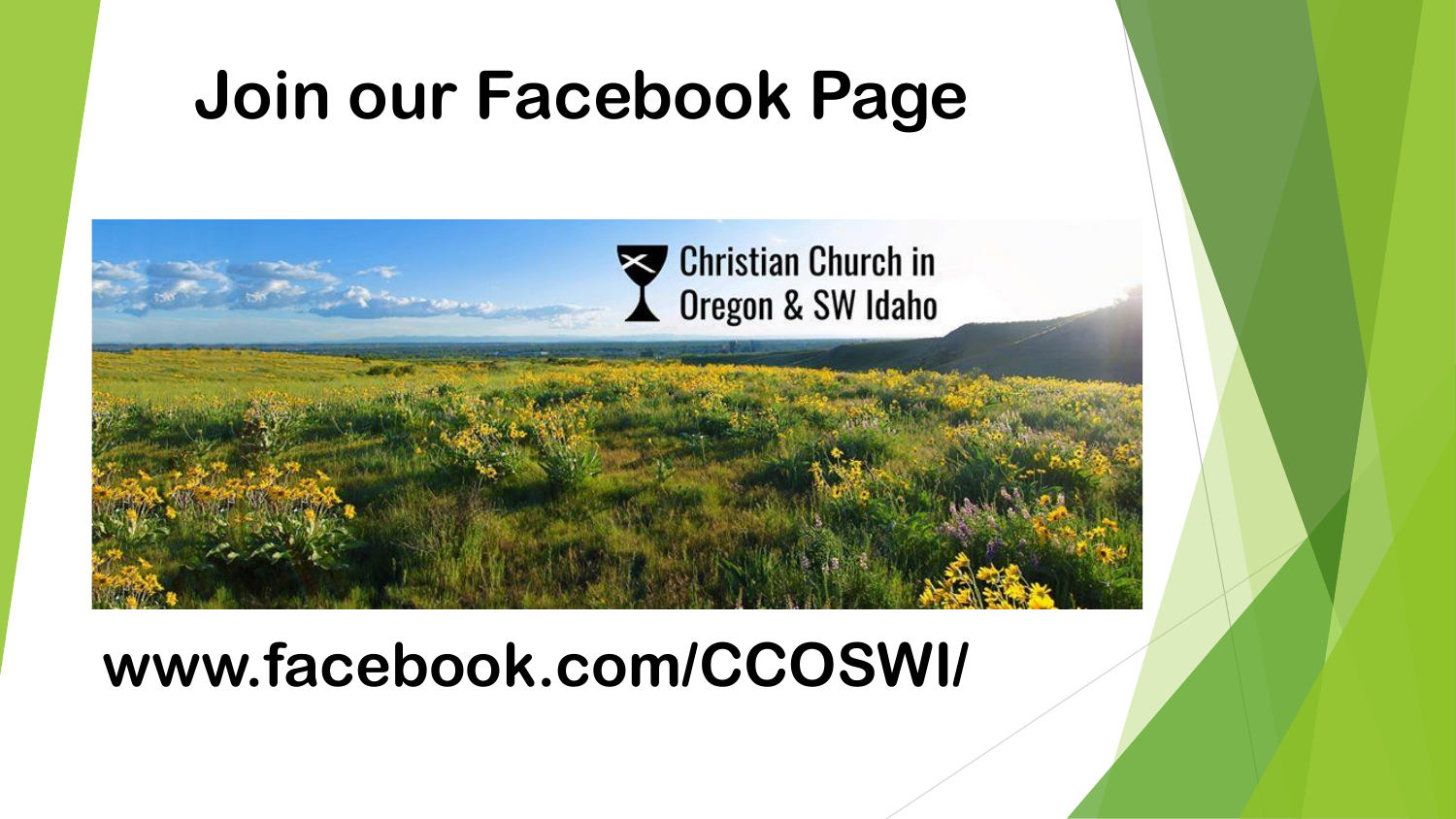**Online Offering today for FEDICE Ecuador COVID 19 Response Fund**

### **[www.oidisciples.org/fedice-updates](http://www.oidisciples.org/fedice-updates)**

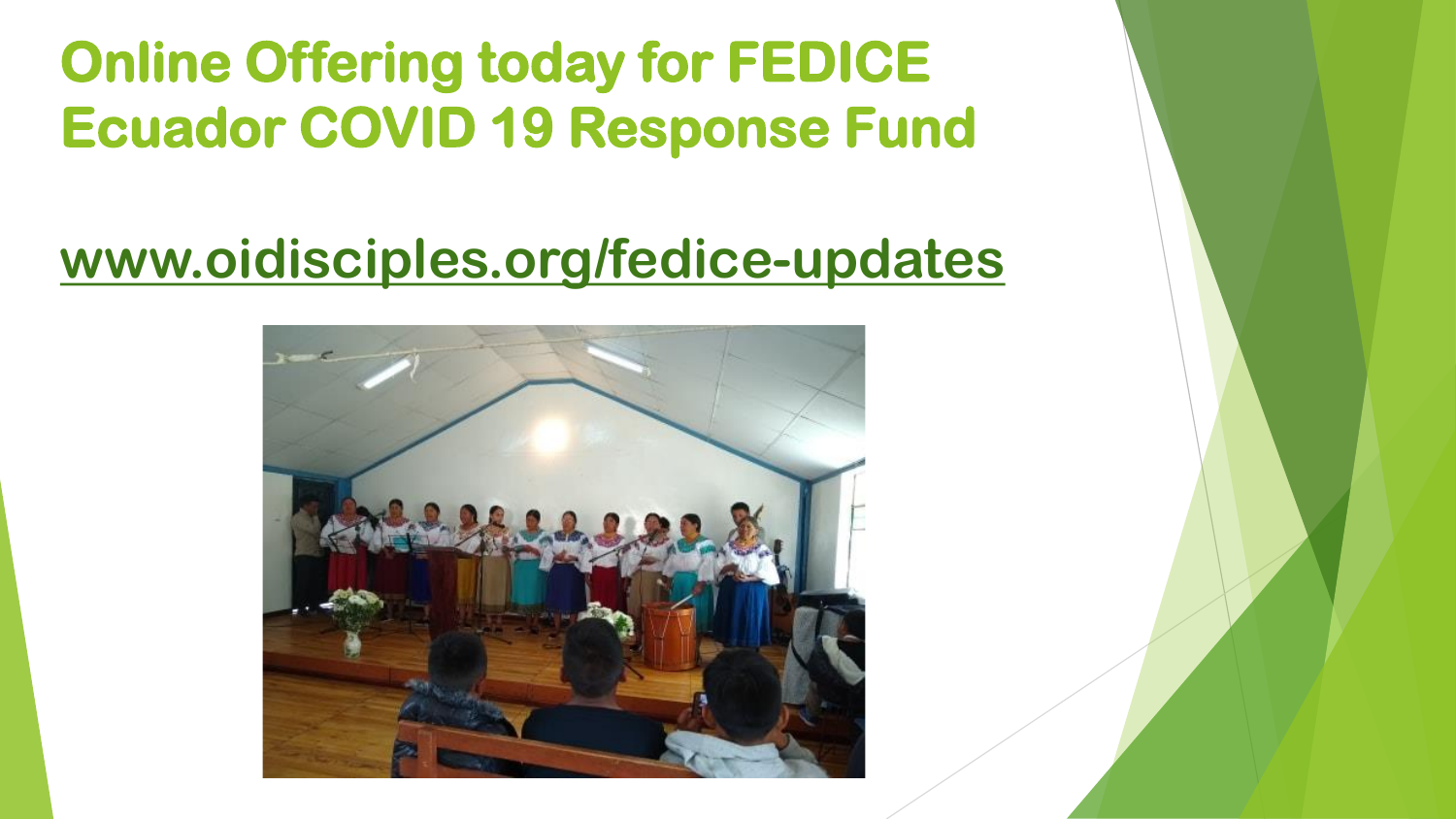**Church Extension Fund is offering cash flow loans for congregations during pandemic**

**Disciples COVID-19 response** <mark>Gen</mark>eral Ministries of the Christi<mark>an</mark>

**Church (Disciples of Christ)** 

**www.disciplescef.org**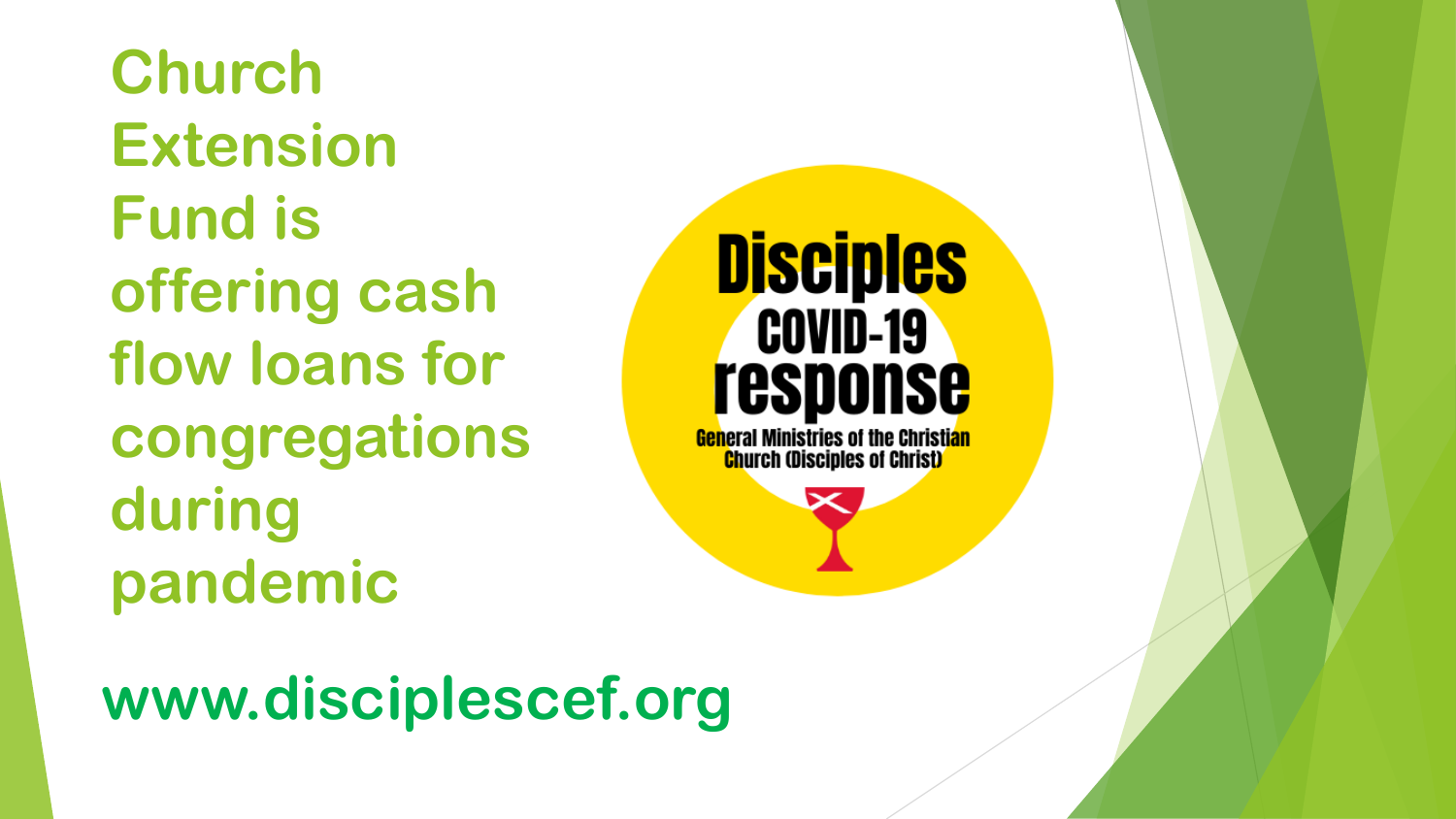

## **Check out our Website**

# **www.oidisciples.org**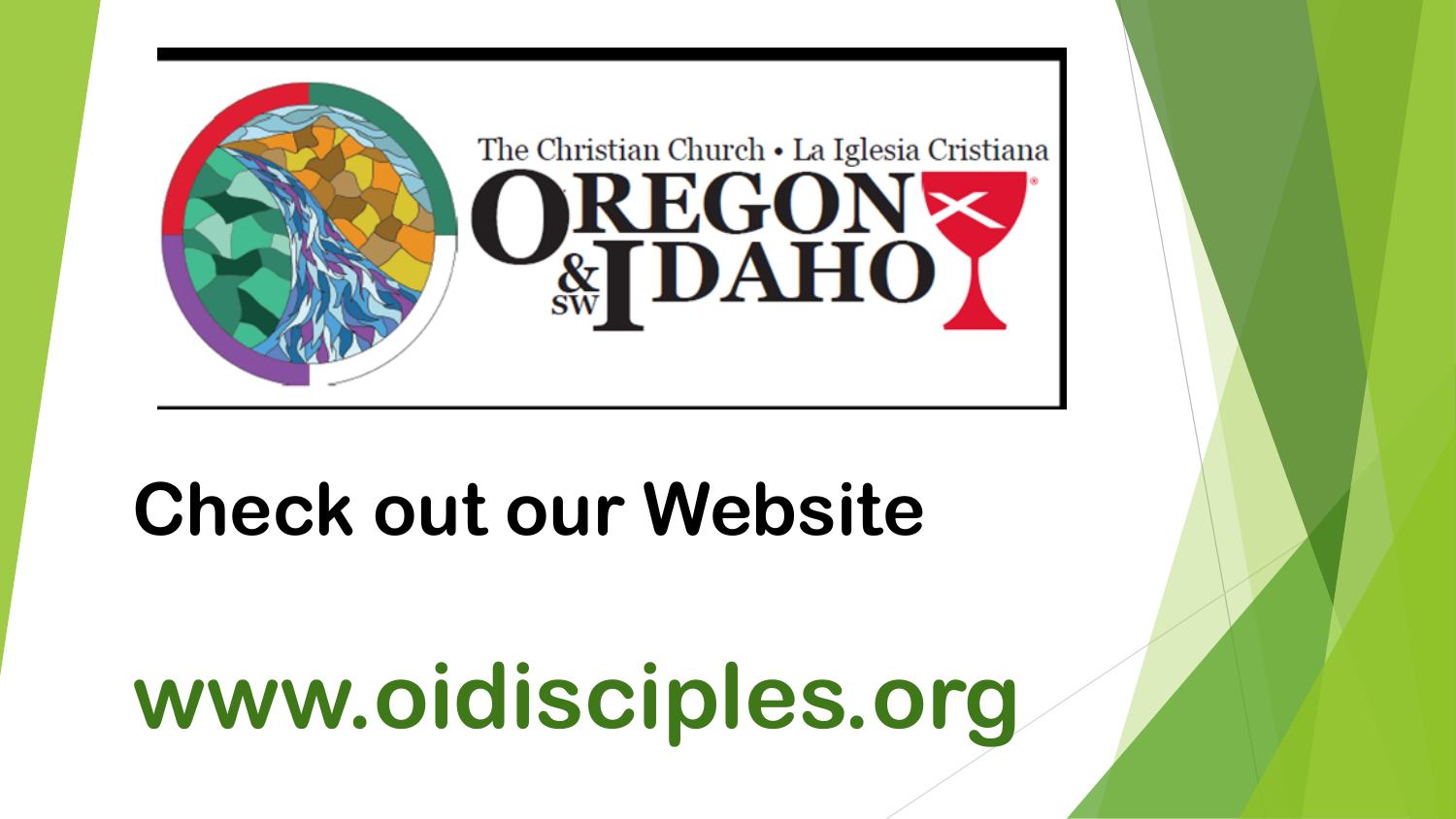#### **Pentecost Offering materials will be posted on our webpage [www.oidisciples.org](http://www.oidisciples.org/) and YouTube Channel oidisciples**